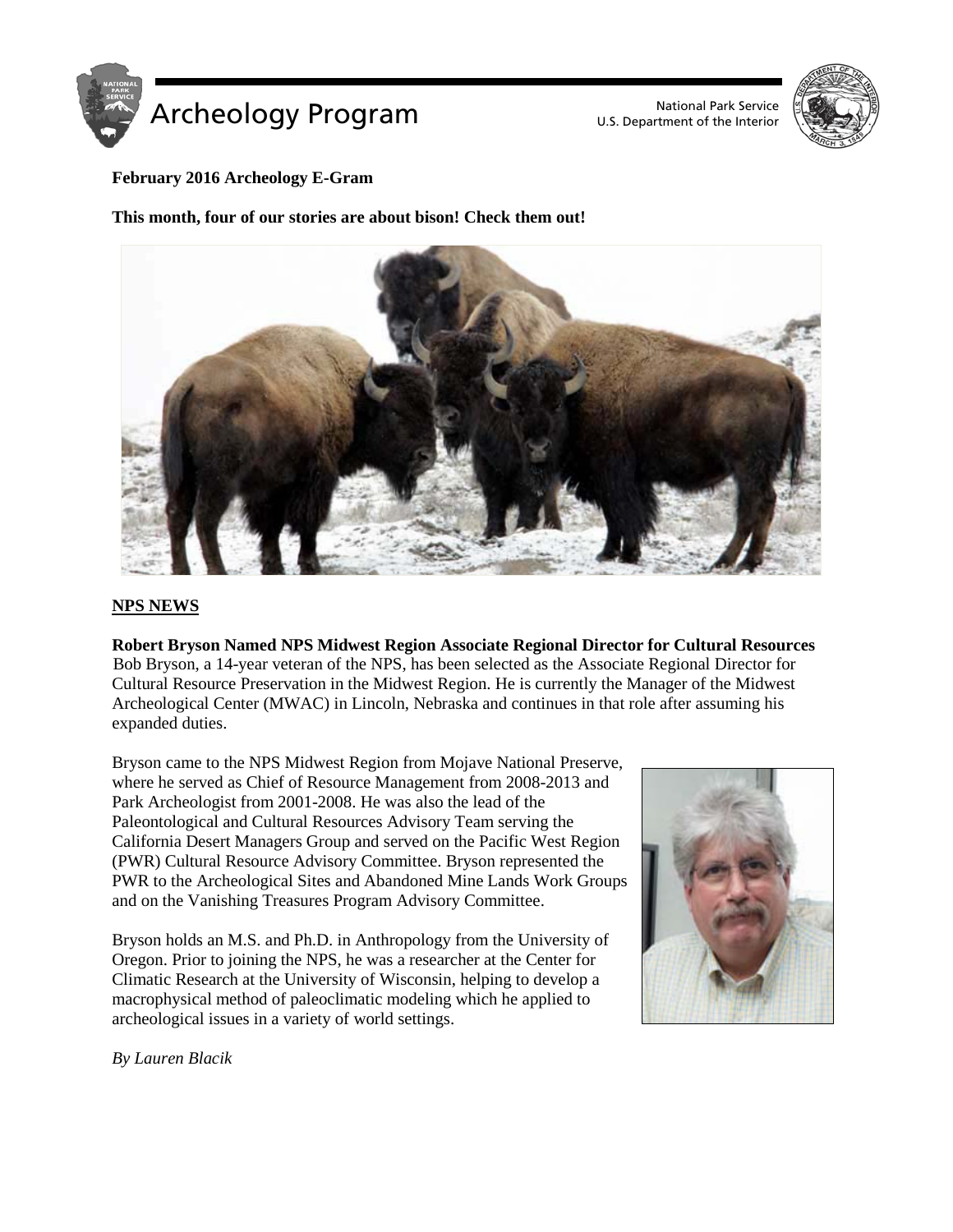## **President Obama Uses Antiquities Act to designate Three New National Monuments**

President Obama has protected more than 1.8 million acres of California desert with the creation of three national monuments: Castle Mountains, Mojave Trails and Sand to Snow. The new monuments will connect three existing sites — Death Valley and Joshua Tree National Parks and the Mojave National Preserve — to create the second-largest desert preserve in the world.

Obama has protected more than 260 million acres of America's lands and waters under the Antiquities Act of 1906, which gives the president power to safeguard federal lands that have cultural, historic or scientific value. The White House has identified two main criteria for naming monuments this year: areas that help foster resilience to climate change or are "connected to people and communities that have not been historically represented" in national parks and other federal sites.

Other possible future designations include Bears Ears, a sacred site for Native American tribes in southeastern Utah; Stonewall, the site of a 1969 riot by members of New York City's gay community; the New England Coral Canyons and Seamounts; the historic headquarters of the National Woman's Party, the Sewall-Belmont House in Washington, D.C.; and Nevada's Gold Butte, where rancher Cliven Bundy and his supporters have defied federal authorities. The armed occupation of Oregon's Malheur NWR may have hurt the prospects for increased protections around that state's Owyhee Canyonlands.

A group of Hawaiians are lobbying to expand Papahanaumokuakea NM, whose islands and atolls are home to 1,750 marine species found nowhere else on Earth. That would make it 520,000 square miles, or nine times its current size.



The Senate considered an amendment that would have reversed national-monument designations if Congress and lawmakers in the affected states did not explicitly approve them within three years of designation. It was narrowly defeated 48 to 47.

President Obama has set aside more of America's lands and waters for conservation protection than any of his predecessors, and he is preparing to do even more before he leaves office next year. The result may be one of the most expansive environmental and historic-preservation legacies in presidential history.

*From story by Juliet Eilperin, Washington Post*

**Navy Sunken and Terrestrial Military Craft Permitting Guidelines Affect National Parks** The Department of the Navy (DON) regulations implementing the Sunken Military Craft Act (SMCA) and establishing permitting requirements for conducting intrusive activities on sunken and terrestrial military craft under its jurisdiction go into effect March 1, 2016.

Published in the Federal Register August 31, 2015, the revised regulations establish a permitting process for intrusive activities that may injure, disturb, or remove DON sunken and terrestrial military craft for archaeological, historical, or educational purposes. The rule also identifies guidelines for inclusion of foreign or other Department of Defense sunken military craft under DON's permitting program, and establishes the process by which enforcement provisions of the SMCA will be implemented.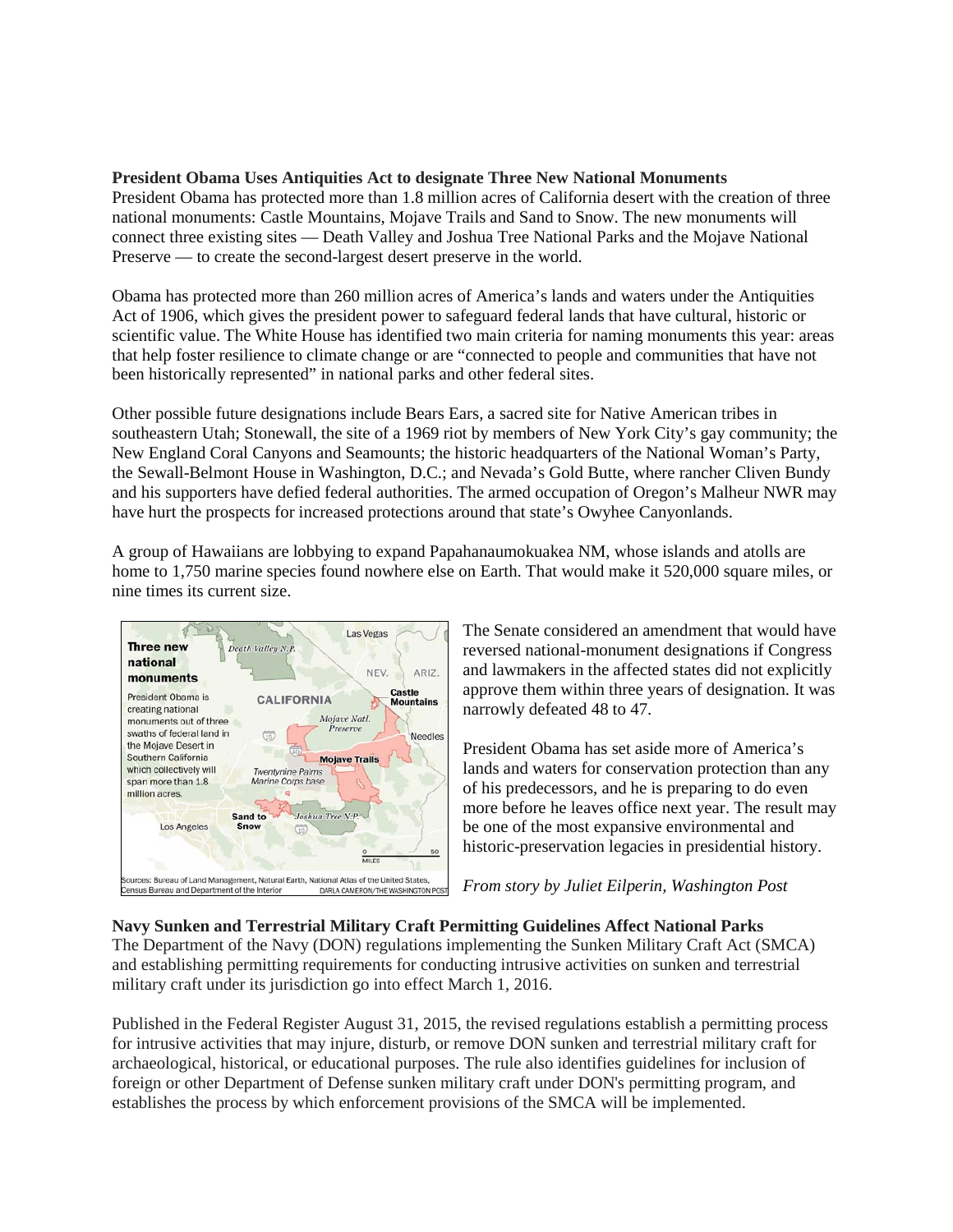National Parks manage significant numbers of terrestrial and sunken DON craft. A 2015 interagency agreement (IA) emphasizes coordination and consultation between agencies when activities are directed at military craft on NPS lands. In that event, the IA specifies that NPS will remain the authority, in consultation with the Naval History and Heritage Command (NHHC), to issue permits for activities directed at Heritage Military Craft on NPS lands. It also allows for the NPS and its agents, including contractors, to conduct activities under the SMCA, without permits, provided they consult and coordinate with NHHC. "Heritage Military Craft" includes sunken military craft and terrestrial military craft as defined in 32 CFR Part 767 that may also be considered archeological resources.

The SMCA, enacted in 2004, affirmed the United States' right, title and interest in and to its military craft remains in perpetuity, unless expressly divested. Those who disturb, remove, or injure sunken military craft a without authorization may face enforcement action. The permitting process provides a means through which individuals and organizations may seek the required authorization. Recreational divers or commercial and sport fishermen may continue to operate over and around DON sunken military craft without requiring a permit as long as they do not intentionally or negligently disturb, remove, or injure them and their contents.

Since publishing Final Rule 32 CFR 767, the NHHC has developed information about the new program and its associated processes. Related documents and outreach materials are available on the NHHC web site at:

[http://www.history.navy.mil/research/underwater-archaeology/policy-and-resource-management.html.](http://www.history.navy.mil/research/underwater-archaeology/policy-and-resource-management.html)

The full text of the Final Rule is available at <https://federalregister.gov/a/2015-20795>

#### **National Park Service Awards over \$5.3 Million to Protect 1,640 Acres at 17 Civil War Battlefields**

The NPS announced more than \$5.3 million in Battlefield Land Acquisition Grants from the Land and Water Conservation Fund (LWCF) to help preserve 1,640 acres at 17 of America's Civil War battlefields. The grants are administered by the NPS American Battlefield Protection Program (ABPP), one of more than a dozen programs administered by the NPS that provide states and local communities technical assistance, recognition, and funding to help preserve their own history and create close-to-home recreation opportunities.

Consideration for the grants is given to battlefields listed in the NPS Civil War Sites Advisory Commission's 1993 *Report on the Nation's Civil War Battlefields* and the ABPP's 2007 *Report to Congress on the Historic Preservation of Revolutionary War and War of 1812 Sites in the United States*. Grants are awarded to units of state and local governments for the fee simple acquisition of land, or for the non-federal acquisition of permanent, protective interests in land (easements). Private non-profit groups may apply in partnership with state or local government sponsors. In addition to the grantees listed below, partnership organizations involved in the grant projects included the Civil War Trust, the Shenandoah Valley Battlefields Foundation, the Georgia Piedmont Land Trust, Kentucky State Parks, Maryland State Park Service, and the Tennessee Historical Commission.

Since its establishment in 1964, the LWCF has conserved land in every state and supported tens of thousands of state and local projects. The fund does not use taxpayer dollars; the primary source of income derives from fees paid by oil and gas companies drilling offshore in waters owned by the American people.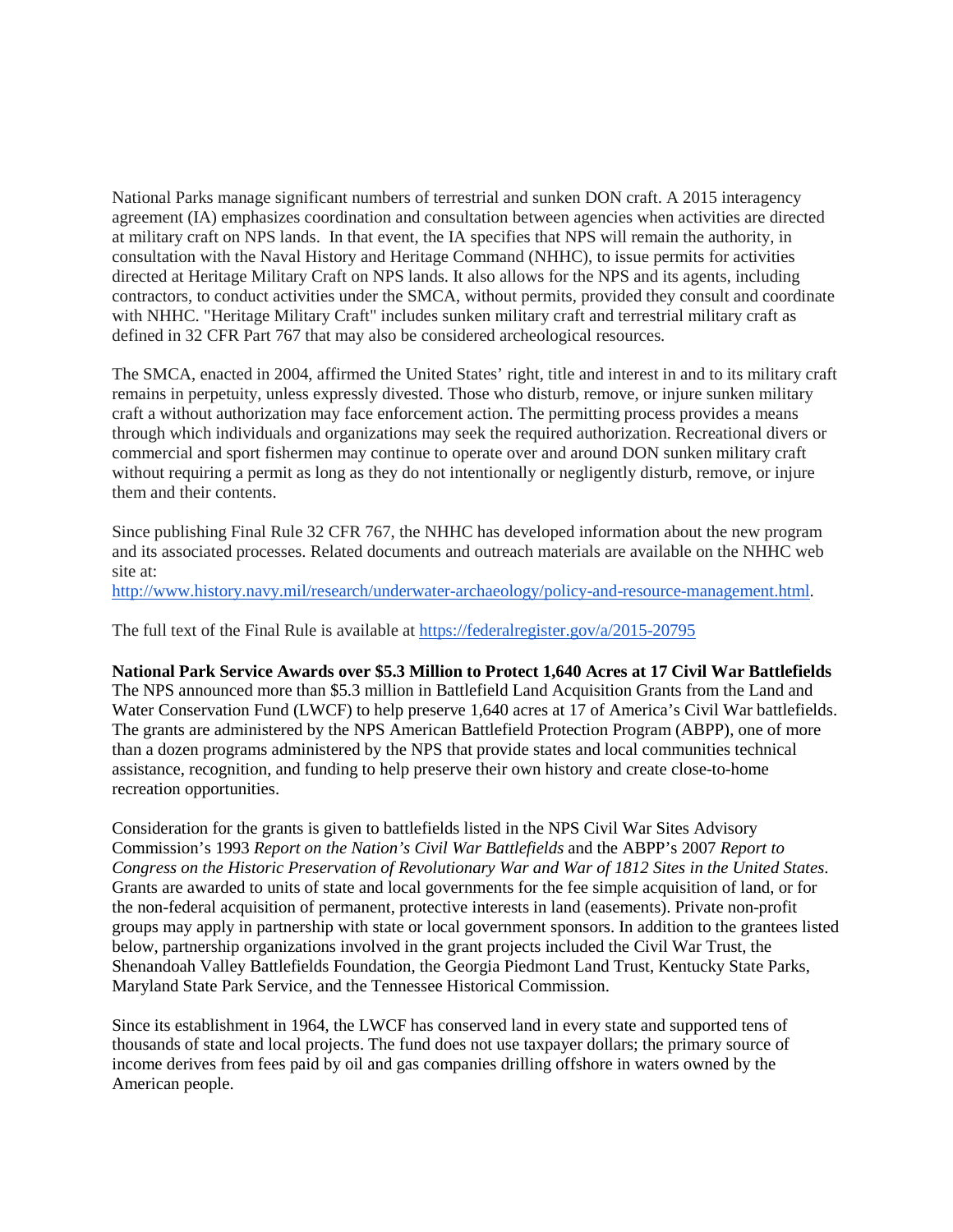President Obama is proposing full funding for the LWCF in the FY 2017 budget, and pursuing permanent authorization in annual mandatory funding for the Fund's programs beginning in 2018.

Guidelines for grant eligibility and application forms are available online at [www.nps.gov/abpp.](http://www.nps.gov/abpp)

| <b>Grantee</b> , State                                             | Amount         |
|--------------------------------------------------------------------|----------------|
| Historic Preservation Program, Department of Arkansas Heritage, AR |                |
| Elkins Ferry Battlefield, 448.00 acres (Fee Simple)                | \$496,087.50   |
| <b>Department of Natural Resources, GA</b>                         |                |
| Rocky Face Ridge Battlefield, 308.46 acres (Fee Simple)            | \$703,060.00   |
| <b>Department of Natural Resources, MD</b>                         |                |
| South Mountain Battlefield, 5.24 acres (Fee Simple)                | \$139,505.00   |
| <b>Department of Archives and History, MS</b>                      |                |
| Champion Hill Battlefield, 315.89 acres (Fee Simple)               | \$668,926.00   |
| <b>McNairy County, TN</b>                                          |                |
| Shiloh Battlefield, 235.00 acres (Easement)                        | \$95,200.00    |
| Department of Conservation and Recreation, VA                      |                |
| Appomattox Court House Battlefield, 1.13 acres (Fee Simple)        | \$69,247.50    |
| <b>Department of Conservation and Recreation, VA</b>               |                |
| Deep Bottom II Battlefield, 4.92 acres (Fee Simple)                | \$68,800.00    |
| <b>Department of Conservation and Recreation, VA</b>               |                |
| Glendale Battlefield, 1.68 acres (Fee Simple)                      | \$71,380.00    |
| <b>Department of Conservation and Recreation, VA</b>               |                |
| Kernstown I Battlefield, 37.40 acres (Fee Simple)                  | \$357,900.00   |
| <b>Department of Conservation and Recreation, VA</b>               |                |
| Opequon Battlefield, 5.00 acres (Fee Simple)                       | \$79,275.50    |
| <b>Department of Historic Resources, VA</b>                        |                |
| Opequon Battlefield, 5.00 acres (Fee Simple)                       | \$125,783.00   |
| <b>Total</b>                                                       | \$2,875,164.50 |

## **Introduced Bill Will Expand Ocmulgee National Monument**

Congressman Sanford Bishop, Georgia, has introduced House Bill 482 to redesignate Ocmulgee National Monument in the State of Georgia and revise its boundary. The bill would rename the unit the Ocmulgee Mounds National Recreation Area, expand the boundary by 2,100 acres, and authorize a special resource study of lands in the vicinity. The bill was amended to provide for acquisition only by donation and to require owners' consent for land to be included in the boundary.

#### **National Park Service Partners With Google**

A partnership between the NPS and Google has created the Google Cultural Institute, a digital platform which makes hundreds of historically and culturally significant objects in NPS museum collection available online. The Google Cultural Institute uses technologies similar to Google's Street View –providing 360-degree views on Google Maps of locations around the world -- to photograph and virtually map important artifacts, photos, records and works of art to share with global audiences and digitally preserve them for future generations.

Visitors to the NPS "channel" will be able to view more than 3,800 works of art, artifacts and records. Exhibits will include a Centennial Virtual Exhibit, which features a significant museum object from over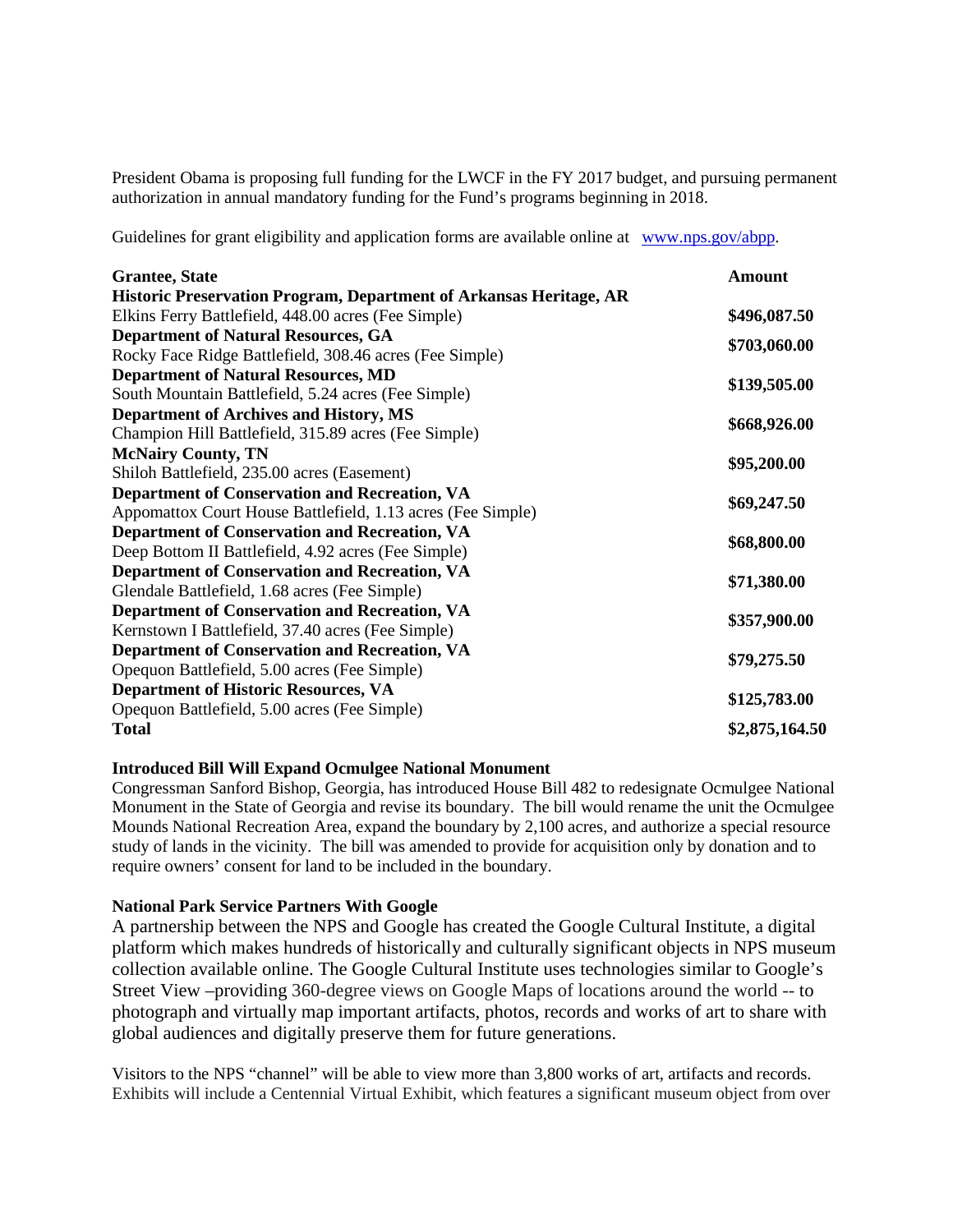350 national park sites, and "interior street views" offering virtual tours of 8 national historic sites and historical parks.

To visit the NPS "channel" on the Google Cultural Institute, go to <https://www.google.com/culturalinstitute/u/0/project/national-park-service>

#### **Looting Prompts Closures at Mining Sites in Joshua Tree National Park**

Two areas of Joshua Tree NP noted for their mining artifacts have been closed indefinitely because of looting. The areas include Carey's Castle and El Sid Mine, in the southeast area of the park. They will be closed until cultural artifact teams can inventory and record the areas, and while the park devises an enforcement and surveillance strategy.



Carey's Castle, an abandoned mining homestead in Joshua Tree NP. (Photo by Geoffrey Mohan)

Carey's Castle, north of Chiriaco Summit, was built during the Great Depression in the hollow beneath a boulder that also was visited by Native Americans. El Sid, at the far eastern edge of the park, was first prospected in the late 19th century, though most of its artifacts date from the Depression era to recent decades. Neither site attracted many but the most intrepid cross-country hikers, until a newspaper recently printed a two-page spread about day hiking to Carey's Castle. Soon after, the ranger's office received six calls in one day about the site, compared with about that many visits by individual hikers per month.

Several other areas of Joshua Tree NP, including Barker Dam and Rattlesnake Canyon, were closed for short periods over the last three years because of graffiti and other types of vandalism. Last year, Andre Saraiva, a French graffiti artist known as "Mr. Andre," was publicly shamed after displaying boulders he tagged within the park. That and an anti-graffiti program created by Otis College of Art and Design in Los Angeles have helped dissuade that activity.

The NPS has many abandoned mines on its properties -- there are 531 mining-related features in Joshua Tree NP, of which about 58 still required protection measures, according to a 2013 national inventory. Nationwide, it will cost the NPS \$55.6 million to protect 2,869 abandoned mine features.

*From story by Geoffrey Mohan, Lost Angeles Times*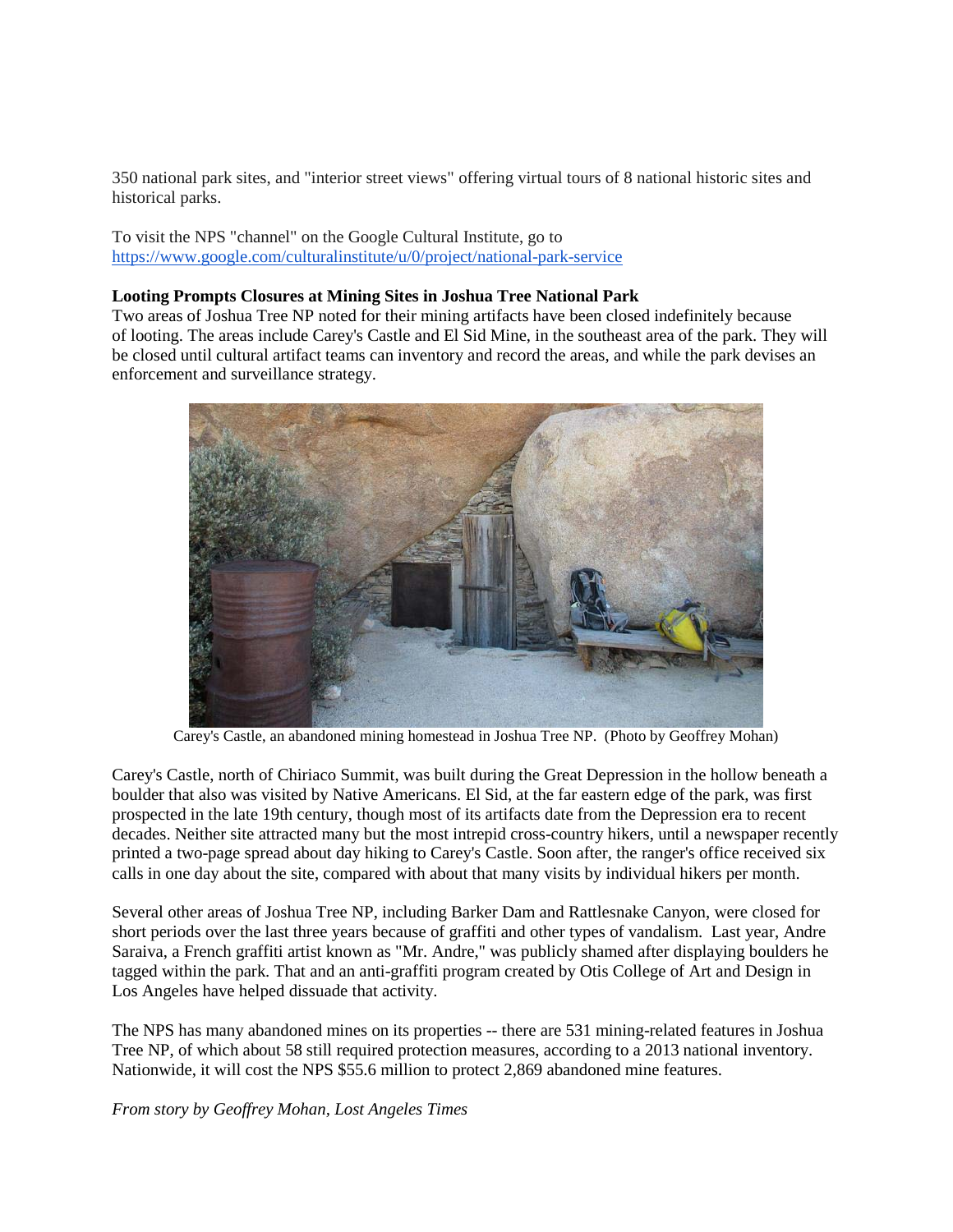#### **Theodore Roosevelt National Park Initiates Study of Ancient Bison DNA**

Archeologists and wildlife biologists are working with researchers at the University of North Dakota to trace the genetic historic of bison herds at Theodore Roosevelt NP. Twenty nine bison were reintroduced to the South Unit of the park in 1956, and twenty animals were transplanted from the South Unit to the North Unit in 1962. No other bison have been introduced to either park unit since, increasing the likelihood for genetic problems because of small genetic diversity.

Igor Ovtchinnikov will lead efforts to extract and amplify bison DNA at the Human and Forensic Genetics Laboratory. The project will select up to 200 bison teeth from archeological sites dating from several thousand years ago up to A.D. 1845 and teeth from park herds for DNA analyses.

Samples of bison teeth will be collected from several Northern Plains Indian village sites within the homelands of the Mandan, Hidatsa, and Arikara peoples. The introduction of the horse to the Northern Plains occurred during the mid-18<sup>th</sup> century and changed hunting and mobility patterns for people and bison in North America. Bones and teeth dating to these transitional periods preserve molecular information chronicling species and population dynamics relevant to modern conservation of bison.

This project will provide information important for tracking future genetic stability. Genetic and phylogenetic statistical analysis will be employed to elucidate genetic diversity, divergence, and ancestry of individuals and population subsets. This research will also evaluate ancestry and relatedness of living and historic bison. The work will provide insights about the heritage and natural history of bison at the park by evaluating phylogenetic relationships of park animals with their extirpated predecessors.

This project will provide a direct visitor benefit through science-based interpretation of the historic, current, and future status of bison herds from biological, archeological, and cultural perspectives. Findings will be delivered to the public through classroom presentations, pod casts, and interpretive programs. Final results and products are expected in 2018.

**Contact:** Jay Sturdevant, 402-437-5392 x124

See related "Bison Bellows" article [\(http://www.nature.nps.gov/biology/bisonbellow/bisonbellow.cfm\)](http://www.nature.nps.gov/biology/bisonbellow/bisonbellow.cfm).

#### **Rogue Bison Pose a Quandary for Grand Canyon National Park**

Federal officials are pondering the fate of a herd of bison on the northern side of Grand Canyon National Park. The bison, which are probably not native to the canyon and have been crossbred with cattle, trample local water sources and vegetation and can also damage archeological sites.

The Arizona herd represents an unusual chapter in the history of bison. 30- 60 million once roamed North America, until near extinction by the 1880s. In the early 1900s Charles Jesse Jones, a former buffalo skinner who had seen the bison's demise firsthand, brought a herd to northern Arizona. Jones endeavored to "atone" for his past, he told one interviewer, by developing a captive herd.

In the early 1900s, Jones moved the herd by train to southern Utah, then drove the bison onto the Kaibab Plateau, a grassy, forested expanse north of the Grand Canyon. President Theodore Roosevelt set aside a portion of the Grand Canyon Forest Reserve as a wildlife refuge, where hunting was illegal; the NPS would not be created for another decade. The herd soon moved from the Kaibab Plateau to the high desert of House Rock Valley, just north of Grand Canyon NP.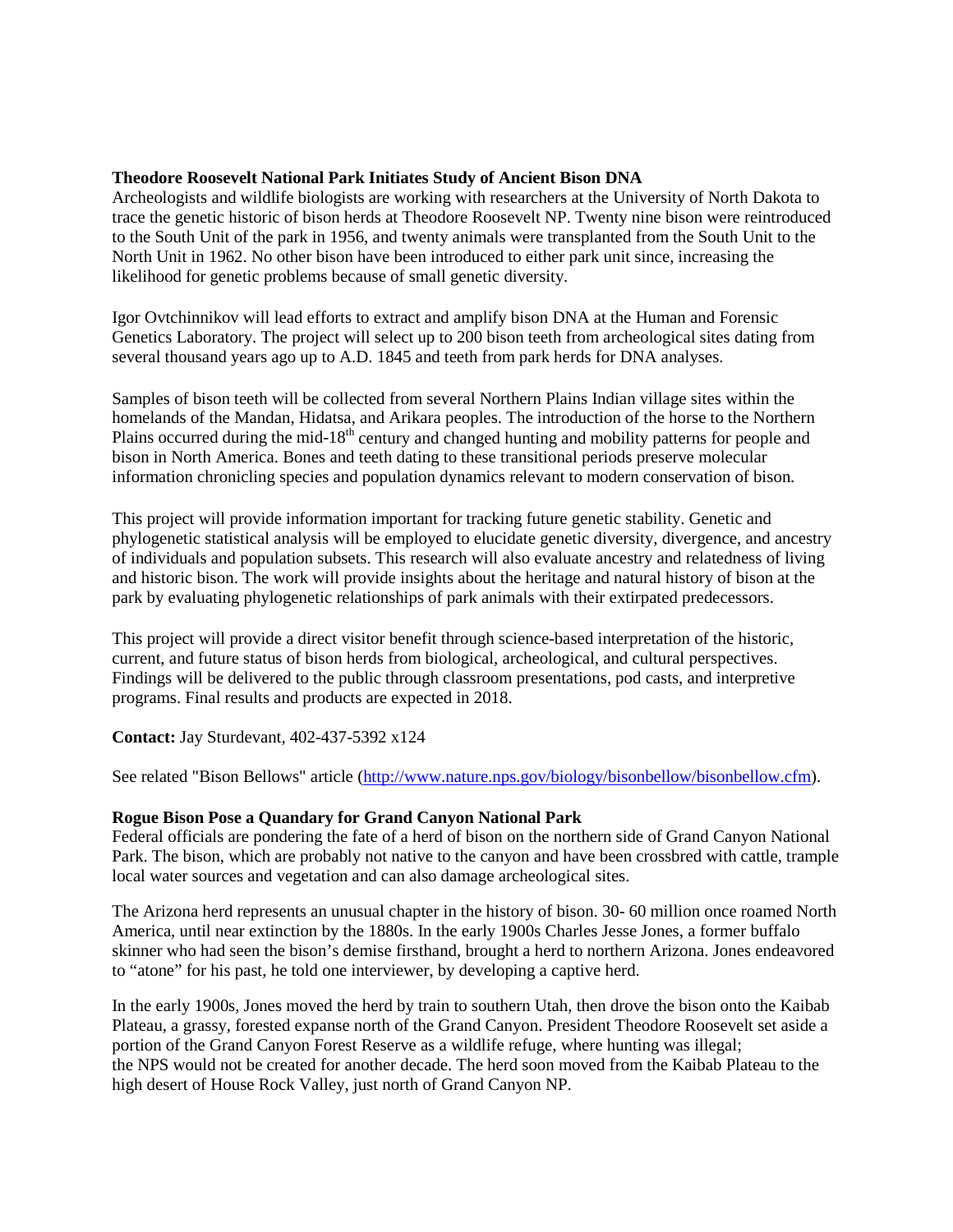A 1926 survey of the American Bison Society listed the number of bison in the Arizona herd, which the state had begun to manage, at 80. Arizona soon began a lottery for an annual buffalo hunt, which was eventually carried out by the Arizona State Game and Fish Department. In 1950, Game and Fish entered into an agreement with local ranchers, the USFS and the BLM. In it, the agency agreed "to keep the buffalo confined to their designated range," a couple of grazing allotments in House Rock Valley.

The department kept the herd to 90 to 100 animals with regular culls in which the animals were corralled and permit holders shot them. The "corral shoots" ended in 1972. Eventually, hunting pressure made the animals wary. Experienced buffalo handlers retired, fences fell into disrepair and, as the herd looked for safe havens, the bison became a growing, free-ranging herd.

The bison, wild but perhaps not native, not cattle yet not pure bison, confound ideas about preservation, nature and resource management. Big, furry and charismatic, their story of near-extinction and recovery is one of the nation's original attempts at conservation. The bison is on the logo of the NPS and the DOI, and both agencies have been instrumental in bringing them from the brink of extinction.

Arizona Senators Jeff Flake and John McCain introduced a bill calling for the Arizona Game and Fish Department to work with the NPS to come up with a culling plan. The NPS received a number of comments on the herd during a National Environmental Policy Act review process, ranging from "we love them" to "we hate them" and everything in between. No decisions have been made.

*From story by Ron Dungan, The Arizona Republic*

# **FEDERAL NEWS**

## **Montana's National Bison Range May Revert to Confederated Salish/Kootenai Tribes**

The FWS supports legislation that would hand over management of the National Bison Range to the Confederated Salish and Kootenai Tribes of the Flathead Indian Reservation in Montana, where the federal refuge lies. The National Bison Range is a unique jewel in the National Wildlife Refuge System. Dating to 1908, it is one of the oldest such designations and covers nearly 19,000 acres. Created to offer protection to bison when these animals were close to extinction, it also provides a home for pronghorn antelope, mule and white tailed deer, elk, bighorn sheep, mountain goats and black bear. The bison population ranges up to about 500 animals.

The Consolidated Salish and Kootenai Tribes have worked to become more involved with management of the bison range since the 1994 Self Governance Act. The new legislation would transfer the property to the tribes. Since it would require Congressional approval, such a measure could take months.

"This proposal was not sought out by the tribe," tribal spokesman Rob McDonald said. "We were surprised but happy by the opportunity. We think this proposal makes historical and managerial sense, but there will be no change to access. If somehow this would change public access to bison, I'm sure FWS would not have considered this an option."

"This continues federal ownership but is a trend toward increasing local control as opposed to management from Washington, D.C.," he said. "The U.S. government will still hold this land in trust for us, yet the management will be local as done by us."

*From story by Jack McNeel, Indian Country Today*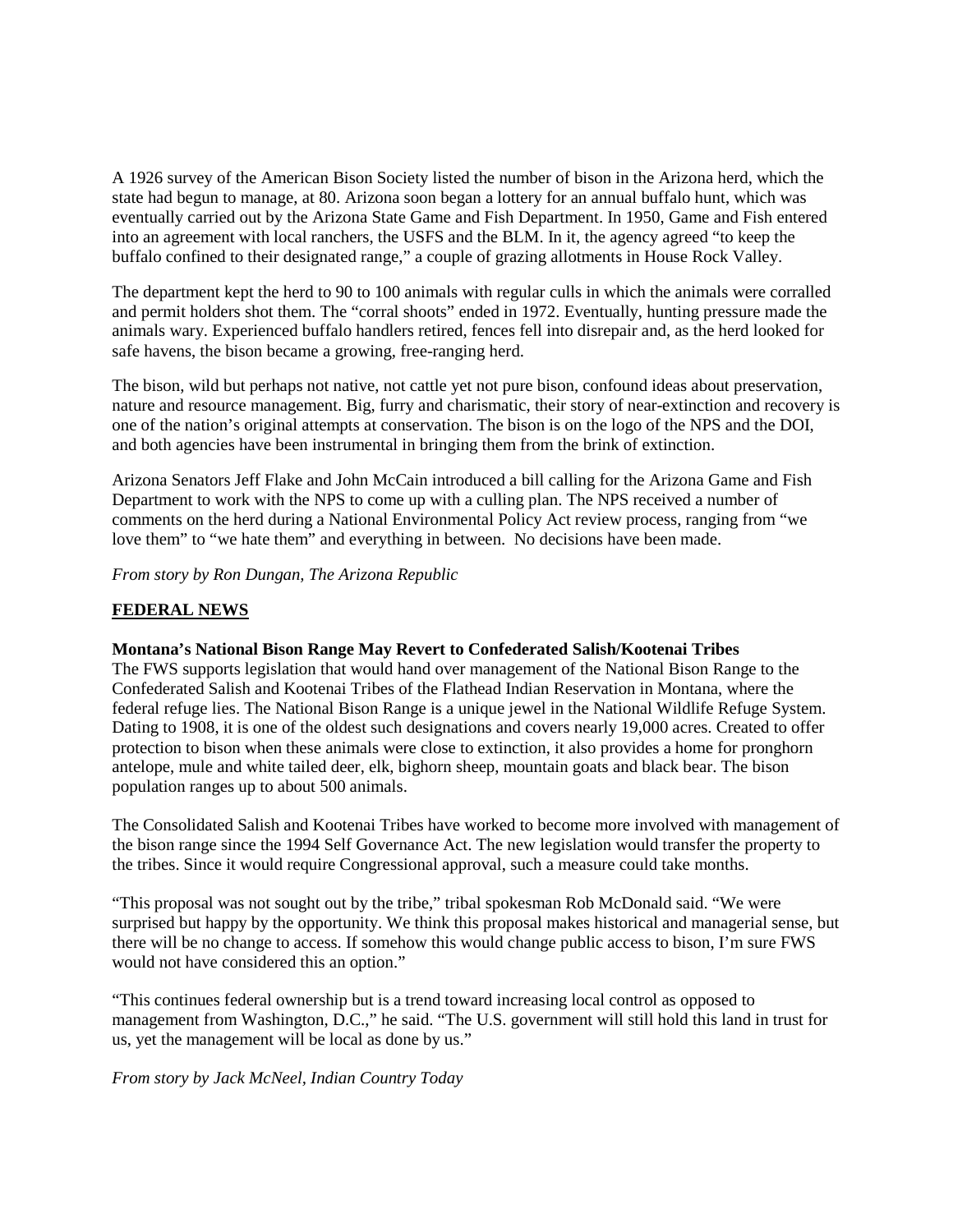## **Oregon Militia Standoff Spotlights Federal-Tribal Quandary over Artifacts**

Leaders of Oregon's Burns Paiute tribe are demanding that authorities investigate whether the armed occupiers stole or damaged any of thousands of tribal artifacts housed on public lands since the standoff began in October. Shortly before he was killed last month, LaVoy Finicum, the Oregon militia's de facto spokesman, posted a video that showed the occupiers rummaging through Paiute artifacts in one of the federal buildings.

The conflict over management of the Malheur NWR thrust the tribe into the middle of an impasse between federal officials and anti-government forces. Tribal Chairperson Charlotte Rodrique rejected the group's overtures, stating that she had received racist emails from the group's members. Rodrique has insisted that federal officials start to account for Paiute artifacts as soon as the standoff ends.

The American Anthropological Association voiced its support for the tribe and echoed its concerns about the artifacts in a January letter to Dan Ashe, the U.S. Fish and Wildlife Service director. The association noted that "the problems with these artifacts being held hostage are numerous, and our fear is that they may be altered, destroyed, or sold illegally."

The federal government plays an outsized role in the preservation of the Burns Paiute artifacts, protecting the tribe's property under the terms of an 1868 treaty. With fewer than 400 members, the tribe must rely almost entirely on the government's assistance. Rodrique said that the tribe has maintained a productive relationship with the U.S. Fish and Wildlife Service, which manages the refuge under a 2013 conservation plan developed in conjunction with the tribe, environmental groups, ranchers, farmers, and local and state government officials.

"We're such a small tribe, we can't afford a building to store this volume of artifacts," says Rodrique. The collection numbers more than 4,000 pieces, including stone arrowheads, woven baskets, site records, maps, and confidential documents that pinpoint other archeological sites in the refuge.

The plan catalogues the sensitive sites requiring protection, including burial grounds, rock art, hunting blinds, vision quest sites, as well as the remains of winter villages. Federal officials also have established guidelines that prohibit access to these sites. ARPA and NAGPRA discourage looting of archeological sites through power to prosecute anyone who disturbs sites or steals artifacts.

## *From story by Isaac Park, American Prospect*

## **Deepwater Horizon Oil Spill Increased Corrosion of Shipwrecks**

The 2010 Deepwater Horizon oil spill significantly altered microbial communities near shipwrecks in the Gulf of Mexico, potentially changing these diverse ecosystems and degrading the ships they live on. The findings are also revealing how decades-old, or even centuries-old, shipwrecks can be used to monitor the health of marine ecosystems, and the effects of oil and gas activity. Not only did these studies show that the spill affected these ecosystems, but they also provide a new way to monitor the spill's effects. In addition to their cultural significance, historic shipwrecks also serve as artificial reefs, supporting a rich deep-sea ecosystem.

In 2014, a multidisciplinary team of scientists launched a project investigating the effects of the Deepwater Horizon oil spill on shipwrecks and the microbial communities forming the base of marine ecosystems. The project is the first of its kind to study deep-sea shipwreck microbiomes and the longterm impacts of an oil spill. There are more than 2,000 known historic shipwrecks sitting on the ocean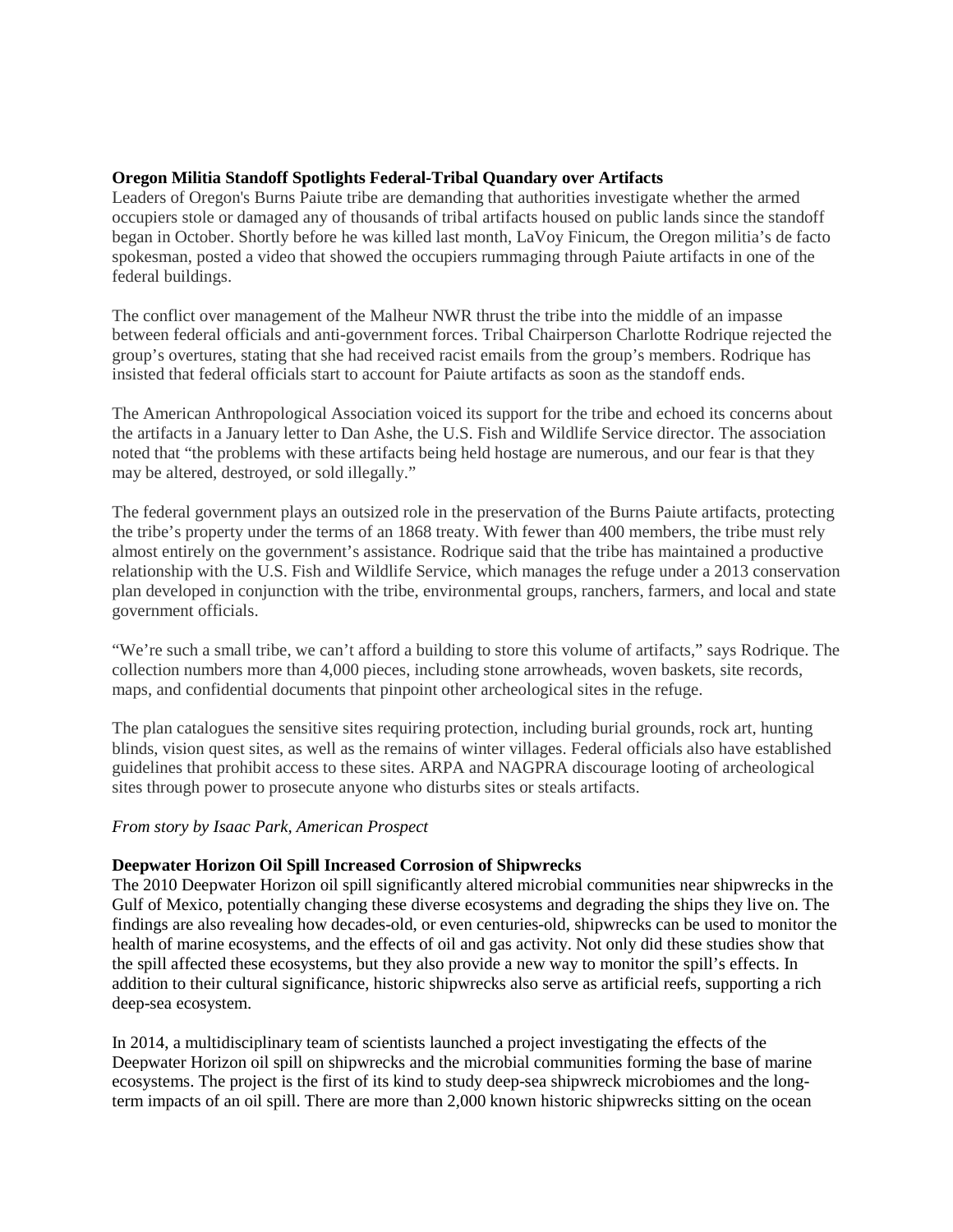floor in the Gulf of Mexico, spanning some 500 years of maritime history: from the time of the 16th century Spanish through the World War II era.

Scientists found that the presence of a shipwreck influences species composition of microbes on the seafloor, and that the release of 4 million barrels of oil from the Macondo well for 87 days significantly altered community structure and function of nearby shipwreck microbial communities. Laboratory studies found that, even four years later, the dispersant used to clean up the oil spill significantly altered the shipwreck microbial community that forms the foundation for other life, like coral, crabs and fish.

The laboratory studies also found that oil exposure increases metal corrosion caused by microbes, showing that the oil spill could potentially speed up degradation of the steel-hulled shipwrecks.

The team used 3-D laser and sonar technology to obtain high-resolution images of the vessels to document their current state of preservation. In one case, a World War II German U-boat that has been previously examined several times since its discovery in 2001 was found to be buried by more sediment than was observed prior to the spill, although the researchers are working to determine if it was a natural process or related to the oil spill. The team plans to repeatedly scan the shipwrecks to document how they change over time.

The new findings show that shipwrecks could be used for long-term monitoring of deep-sea ecosystems. Understanding this ecosystem could aid in protecting and conserving it – both the animals that live on the shipwrecks, and the ships themselves, they said. Information about these shipwrecks could also aid scientists who research the deep sea, and companies performing activities there.

*By American Geophysical Union* 

# **GRANTS AND TRAINING**

## **[Petrography for Archeologists](http://r20.rs6.net/tn.jsp?f=001hCt5hTolTF40wW8tgqsYDnTNSEYAmP84ChZQKTb0XImFEHGVIOKuGCBC0-GpNPS7vSnj_8Rva7hwxTMDvP0rX171xoiGUi7VSVg1JhNZaOt_aaVOJtFAVRf8pKfwWgRalroPE6AYl6iPOkzh6z7pTLU1x-022AwGNjSs7BGq5znP6z_cCuY-amfxLYx85XyUOBFpBuydnsoKl6N-7kOxCvQWBNnXnrRybJF2d8DG8mFcs6VzeZpGKw==&c=LFU55Xik19LB_1hmE2ovCp9nVOYsrlACAL0FEl1L4aSAJU6PhxDNyw==&ch=Qk49XwTyiuVwAwdpxzo25gfYN_Y3HYnC6uRDdF4rWZ-jV_jWPlmTZg==)**

The NPS National Center for Preservation Technology and Training (NCPTT), the NPS Southern Arizona Office, Friends of NCPTT, and the University of Delaware Center for Historic Architecture and Design will offer a two-day, hands-on course on thin-section petrographic analysis of archeological specimens. Thin-section petrography (polarized light microscopy) of stone and ceramics is a crucial tool for the study of objects. The course will be taught by Chandra Reedy who has developed workshops and online courses through the Preservation Technology and Training Grants Program.

The workshop will begin with an introduction to polarized light microscopy as a method for identifying minerals. Subsequent sessions will focus on analysis of cultural materials made of stone (igneous, sedimentary, and metamorphic) and on pottery, terracotta sculptures, bricks, tiles, and clay core materials from bronze castings.

This course will be useful to archeologists, conservators, conservation scientists, preservation professionals, and students, among others. The cost for the course is \$375.00.

The course will be held at the NPS Southern Arizona Office, 3636 North Central Avenue #410, Phoenix, AZ 85032.

**Contact for course syllabus and hotel information:** Tad Britt, NCPTT, tel. (318) 351-5641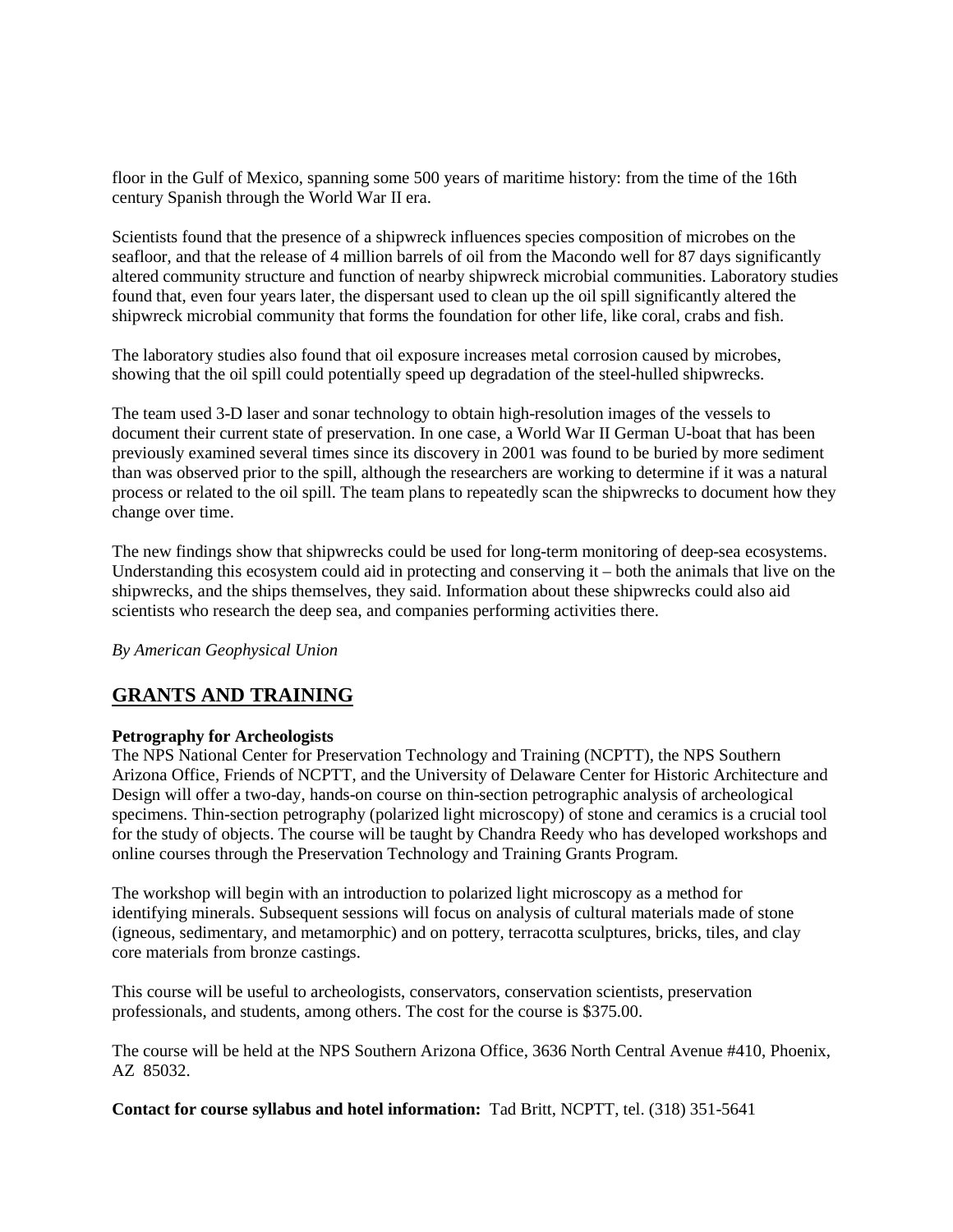#### **Fort Vancouver National Historic Site Archeology Field School**

Portland State University; Washington State University, Vancouver; and the NPS will hold a field school in historical archeology at Fort Vancouver NHS. The field school will be held June 21- July 30, 2016.

The award-winning program will introduce the methods and theories of fieldwork in historical archaeology and is ideal for students entering the field of cultural resources management (CRM). Students will participate in pedestrian and subsurface survey, laying out excavation units, excavation by shovel and trowel, mapping, drawing, digital photography, and cleaning, identifying, and analyzing artifacts. The project will use tablet computers to digitally record excavations and document grave monuments. The season also includes lectures by guests and staff.

The NPS and its partners are committed to sharing cultural resources and preservation values with the public. As part of their training, students will participate in a special cultural sensitivity workshop and learn how to interpret to the public using a unique public engagement model. On a rotating basis, students will discuss the field school activities with visitors, including interpreting the significance of the site and the educational purposes of the project.

Fort Vancouver NHS is an unparalleled archeological laboratory, comprising the remains of Fort Vancouver, the ca.1825-1860 regional headquarters and supply depot for the Hudson's Bay Company, and Vancouver Barracks, the first (ca. 1849-2010) permanent U.S. Army post in the Pacific Northwest.

For more information and an application go to: [http://go.usa.gov/cmebF;](http://go.usa.gov/cmebF) [www.nps.gov/fova/learn/news/fieldschoolaward.htm;](http://www.nps.gov/fova/learn/news/fieldschoolaward.htm) [www.maneyonline.com/doi/10.1179/2051819615Z.00000000044](http://www.maneyonline.com/doi/10.1179/2051819615Z.00000000044)

#### **Wildland Fire Resource Advisor Training Course** (N-9042) Flagstaff, Arizona (Hosted by Grand Canyon National Park)

This course will provide participants with the foundation to serve as Resource Advisors (READs) during wildland fire incidents. Resource Advisors generally work with fire managers to convey concerns about natural, cultural and wilderness resources. The objectives are to improve communication between READs and fire managers, present rationales for prioritizing and determining an appropriate response to those resource issues, demonstrating how READs can contribute to the management of an incident and provide expectations of professional READs. The course will focus on roles and responsibilities, and will provide participants with strategies and tools for evaluating specific resource concerns.

Information will be presented in sufficient detail to serve as a refresher for present resource advisors, and general enough to be basic READ training for those who have never served in this capacity. Much of the information can be applied in the All-Hazard, or All Risk READ environment as well. This course (N-9042) fulfills the requirement for READ on a red card.

Employees that frequently serve as READs include fire managers, botanists, ecologists, biologists, hydrologists, geologists, foresters, GIS specialists and cultural resource specialists. The local Fire Management Officer will authorize the inclusion of "READ" as a qualification on the wildland fire certification Red Card. A Red Card is not required prior to participating in this course. The course is also valuable for those managing resources on public lands, but with no interest in serving as READs, to become familiar with fire management organizations and the types and formats of resource data that benefit the READ during the course of his or her duties.